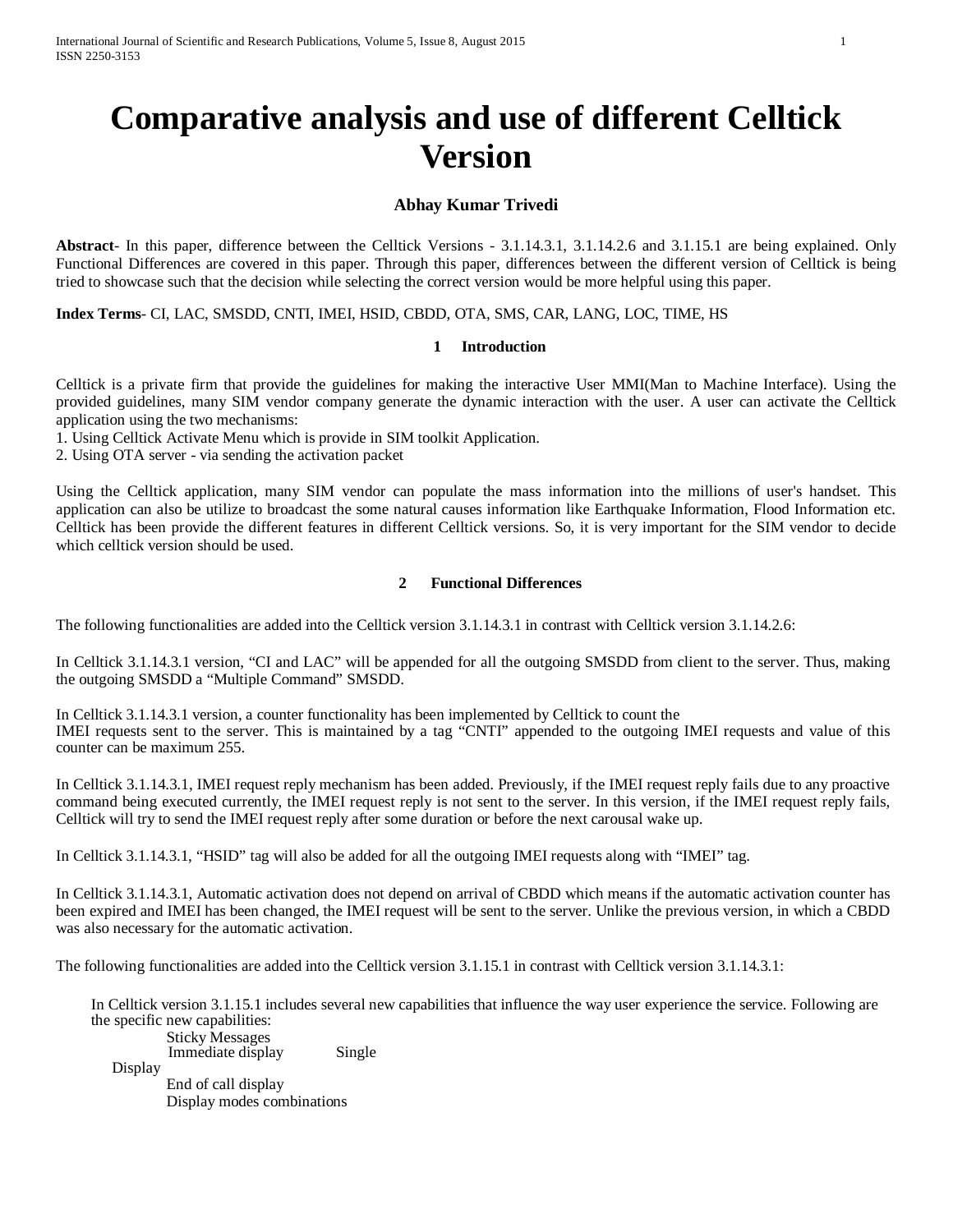International Journal of Scientific and Research Publications, Volume 5, Issue 8, August 2015 2 ISSN 2250-3153

In this version, the application has up to seven optional menus (which are Admin Menus) on the application main menu, which can be updated by OTA (Celltick server).

As of this version, there is an option to display a set of messages when the application is not under broadcast reception. This set of messages is called **static messages** and they can be updated over the air via SMS.

A functionality named "Remote Control of Display Frequency" has been added. In this functionality, the Celltick server can send now a dedicate command via Cell Broadcast to a segmented group of users by using the Server Identification mechanism.

In order to support new media formats with good user experience, the application is now able to display up to 5 consecutive free text screens, package their content in SMS and send it to the server. The free text label can be changed, so for example the first label can be "User Name" and the second will be "Password".

In addition to the LAC and CI data sent to the server on a free space basis with every outgoing SMS, as of this version the MCC and MNC are included in order to improve identification of location in case of multiple networks.

When the user clicks on a context menu that is marked to receive a click confirmation, the application displays the confirmation text on the screen and asks for the user's approval. For example: **You clicked <***BUY COUPON***>. Click OK to continue.** When the user confirms by clicking OK, the action is processed.

Registration retry mechanism has been added in the version. In order to support the India regulation for activating a new SIM in their network (a process that can take up to a few days), we currently support an enhanced registration mechanism of new users entering our service.

In this version, the application is sending the Server with the full IMEI value, meaning 15 digits. However, since the IMEI is used to identify the device model, a new IMEI will be considered as

'new' only if the TAC changed, and if the TAC is the same and the change is only in the digits 9 to

16, this will be considered as same IMEI as before.

In this version, when the application sends an IMEI SMS to the server. It adds the information according to the order listed below, until it exceeds the full capacity of a single SMS. The priority of adding information is updated in the following order:

LOC - location information HSID - IMEI data CNTI - number of successful sent IMEI SMS CAR - the max records in EF SMS file and the Live Carousel messages size. LANG - current HS language TIME – current HS date/time. If the application cannot get this info from the HS, this TAG shall not be include in the SMS

#### **3 Conclusion**

With this functional based differences between the different versions of Celltick are being explained. Thus the people confused between choosing the right version as per their need, for them this paper would surely be helpful in choosing the right version.

#### **4 Acknowledgement**

I would like to acknowledge my co-workers for supporting and encouraging me throughout the course work.

### **5 References**

What's New in STK 15 1.pdf Companion STK SRS 3.26 Appendixes\_V2.2.pdf Carousel Message Protocol SRS 3.26.doc

**6 Author**